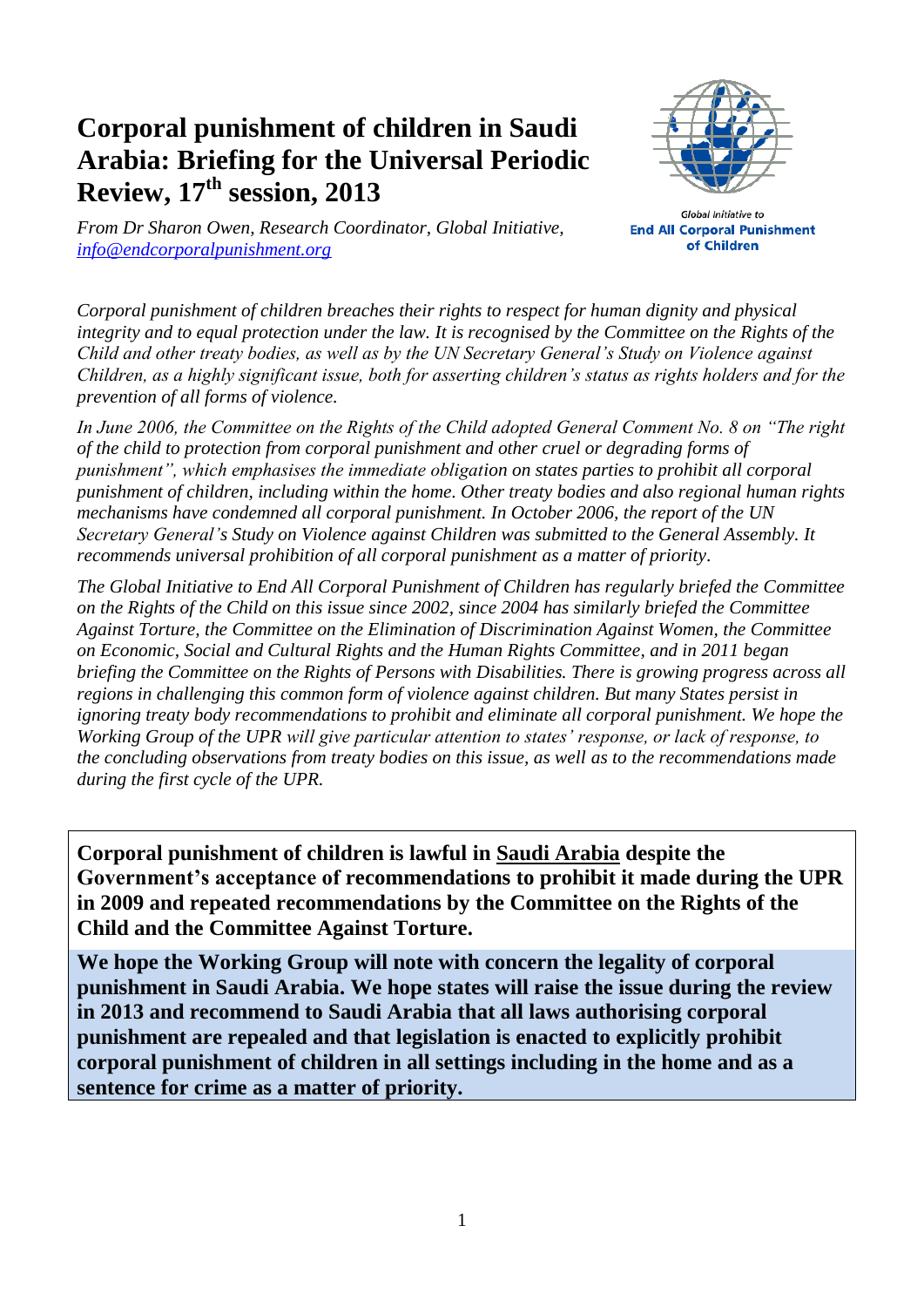## **1 Review of Saudi Arabia in the first cycle UPR (2009)**

1.1 Saudi Arabia was reviewed in the first cycle of the Universal Periodic Review in 2009 (session 4). The issue of corporal punishment of children was raised in an advance question by the Netherlands, in the compilation of UN information<sup>1</sup> and in the summary of stakeholders' information.<sup>2</sup> The following recommendations were made:<sup>3</sup>

"… Review its practice of imposing capital and corporal punishment and prohibit any form of corporal punishment (Germany, Austria); consider to end the use of corporal punishment for person under 18 and to establish a moratorium on executions of persons having committed crimes before the age of 18 (Austria)"

- 1.2 The Government accepted this recommendation, stating: "The Kingdom accepts this recommendation in accordance with its commitments undertaken under the Convention on the Rights of the Child. Corporal punishment is prohibited in all governmental and private schools as well as in nursery schools and child care institutions. Under the regulations any form of violence against children, including violence by parents, even for disciplinary purposes, constitutes a criminal offence."<sup>4</sup>
- 1.3 The Government rejected a recommendation to end corporal punishment of prisoners,<sup>5</sup> stating that this "does not constitute a current practice, particularly as the Kingdom is a party to the Convention against Torture and Other Forms of Cruel, Inhuman or Degrading Treatment or Punishment as well as the Convention on the Rights of the Child".<sup>6</sup>
- 1.4 Prohibiting and eliminating corporal punishment of children is a key obligation under the Convention on the Rights of the Child and other international human rights instruments. But too often it is an obligation ignored or evaded by governments. Law reform to prohibit corporal punishment requires the repeal of all legal provisions authorising its use and the enactment of explicit prohibition of all corporal punishment applicable to all settings, including the home. Notwithstanding the Government's assertion that violent discipline is a criminal offence, these necessary reforms have not been achieved in Saudi Arabia.
- 1.5 There has been no change in the legality of corporal punishment of children in Saudi Arabia since the initial UPR. Today, as in 2009, corporal punishment is lawful in the home, schools, alternative care settings and the penal system.

## **2 Legality of corporal punishment in Saudi Arabia**

- 2.1 *Home (lawful):* We have been unable to ascertain whether legislation confirms a "right" of parents and others to use corporal punishment in childrearing, but provisions against violence and abuse in the Basic Law 1992 are not interpreted as prohibiting corporal punishment in childrearing.
- 2.2 *Schools (lawful):* Schools are instructed not to use corporal punishment in circulars regularly issued by the Ministry of Education, applicable to all stages of general education

 $\overline{a}$ 

<sup>1</sup> 20 November 2008, A/HRC/WG.6/4/SAU/2, Compilation of UN information, paras. 25, 27 and 40

<sup>&</sup>lt;sup>2</sup> 14 November 2008, A/HRC/WG.6/4/SAU/3, Summary of stakeholders' views, paras. 1, 13 and 25

<sup>&</sup>lt;sup>3</sup> 4 March 2009, A/HRC/11/23, Report of the Working Group, para. 87(23)

<sup>&</sup>lt;sup>4</sup> 9 June 2009, A/HRC/11/23/Add.1, Report of the Working Group: Addendum, paras. 38 and 39

<sup>5</sup> 4 March 2009, A/HRC/11/23, Report of the Working Group, para. 87(24)

<sup>&</sup>lt;sup>6</sup> 9 June 2009, A/HRC/11/23/Add.1, Report of the working group: Addendum, para. 40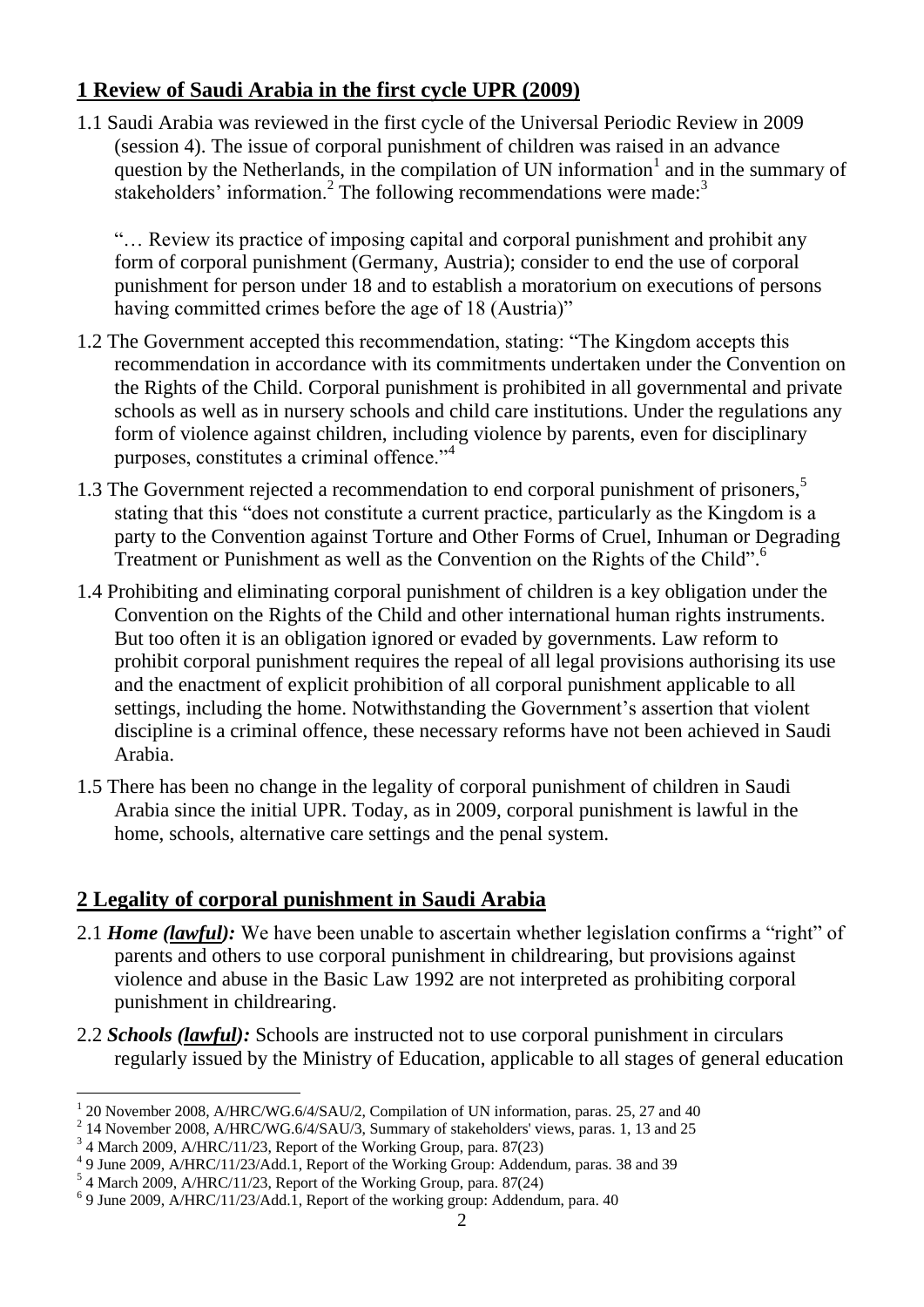and prescribing penalties designed to deter teachers from beating or ill-treating children, but there is no explicit prohibition in legislation.

- 2.3 *Penal system (lawful):* Corporal punishment (amputation and flogging) is lawful as a sentence for crime, including for child offenders. The main laws governing juvenile justice are the Juvenile Justice Act 1975, the Juvenile Justice Regulations 1969, the Law of Criminal Procedure 2001, and the Basic Law of Governance 1992. All laws are based on *Sharia*: there is no written Penal Code and judges have considerable discretion in defining and punishing crime within the bounds of *Sharia*. There are three types of offences – *qisas* (punished by retaliation), *hadd* (for which the prescribed penalty is mandatory), and *ta'zir* (for which the punishment is discretionary). The minimum age for criminal responsibility has reportedly been raised from 7 to 12, but reports are inconsistent and the rise does not apply to girls or in *qisas* cases. The law does not require all child offenders to be tried in the juvenile justice system or require judges to base their decisions on children's age at the time of the offence: judicial opinion on when a child can be tried as an adult varies and tends to be based on a child's physical development.
- 2.4 Flogging is mandatory for a number of offences (*hadd*), and can be ordered at the discretion of judges (*ta'zir*). Sentences range from dozens to thousands of lashes, and are usually carried out in instalments, at intervals ranging from two weeks to one month. The Juvenile Justice Regulations 1969 encourage juvenile courts to settle cases without placing children in supervised facilities and to limit penalties to admonishment, guidance, counselling or a reprimand, but under the Juvenile Justice Act 1975 young persons under 18 may be sentenced to corporal punishment, including flogging, stoning and amputation.
- 2.5 Under the Law of Criminal Procedure 2001, amputation is carried out pursuant to a Royal Order issued by the King or his representative, and must be witnessed by representatives of the Administrative Governor, the Court, the Bureau of the Promotion of Virtue and Prevention of Vice, and the police (article 220). Flogging should also be witnessed by these officials but there is no requirement for a Royal Order (article 220).
- 2.6 Corporal punishment is lawful as a disciplinary measure in penal institutions. The Detention and Imprisonment Regulations 1977 prohibit torture or other cruel, inhuman or degrading treatment or punishment but allow for flogging. The Imprisonment and Detention Law 1978 provides for flogging as a punishment for violations of internal regulations. The Ministry of Labour and Social Affairs Decree 1354 of 1395 (1975) on internal regulations for social observation homes (article 7) and the Ministry of Labour and Social Affairs Decree 2083 of 1396 (1976) on implementing regulations for girls' and young women's welfare homes (article 9) prescribe in detail how corporal punishment should be carried out.
- 2.9 *Alternative care settings (lawful):* There is no explicit prohibition of corporal punishment.

## **3 Recommendations by human rights treaty monitoring bodies**

3.1 *CRC:* The Committee on the Rights of the Child has twice expressed concern at corporal punishment of children in Saudi Arabia and recommended that it be prohibited in all settings, including the home and as a sentence for crime – in its concluding observations on the state party's initial report in 2001<sup>7</sup> and on the second report in 2006.<sup>8</sup>

 $\overline{a}$  $^7$  22 February 2001, CRC/C/15/Add.148, Concluding observations on initial report, paras. 33, 34, 35 and 36